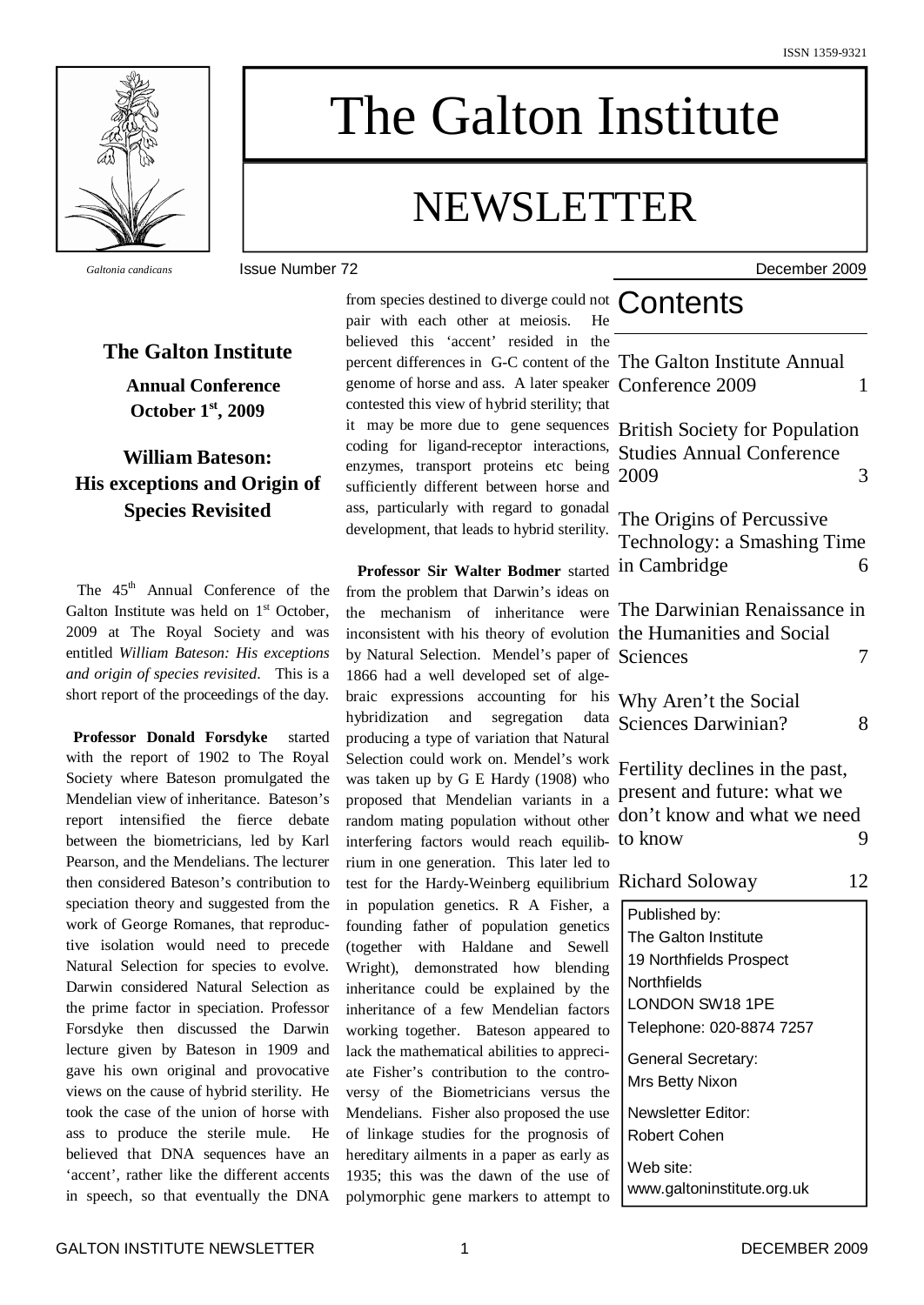trace 'disease' alleles. The subject started with the use of the ABO blood groups, then moved to the HLA system, and latterly to the use of DNA polymorphisms. The early success of linking HLA B27 to ankylosing spondylitis with an Odds Ratio of 158 was a great stimulus to the field. Solomon and Bodmer made the very interesting suggestion in the Lancet (1979) that the newly described DNA polymorphisms have the potential to cover the whole genome and so detect any of the genes involved in the inheritance of disease – a prediction that has come true. The lecture ended by noting that very rare variants have been detected by a straight forward Mendelian analysis, and common variants by association with DNA polymorphisms, so that it was now time to identify variants of frequency between very rare and common that may have a large impact on disease expression. Sir Walter illustrated this with a histogram of the Odds Ratios of the genetic components of Type 1 Diabetes showing the HLA system having the greatest impact, then variation of the insulin gene, grading down to the right hand tail of genes that are common but with a minor impact. Variants lying between the two clusters now need to be identified.

**Professor Gabriel Dover** enlarged on one of Bateson's ideas that variation comprised not only in the structure of material but also in the arrangement or 'motion' or 'harmonics' of the material. This led to Professor Dover's views on epistasis of being two types: 1. genetic interaction fixed by evolutionary processes i.e. co-adaptation; or 2. liberating interactions or combinatorial flexibility. Professor Dover pointed out that there were many non-Mendelian interactions of DNA leading to flexibility such as unequal crossing-over, gene conversion, slippage, copy number variation, imprinting etc. He then went on to describe various combinatorial regulatory networks using the mathematics of topology. In the simplest terms a single gene can interact with a variety of networks (pleiotropy); or different genes can interact with a single network (epistasis).

Professor Dover considers these networks to be the equivalent of Bateson's 'motions' and 'harmonics'. During ontogeny individuals have to construct their own networks anew. A theory of evolution also requires theory of molecular interactions (epistasis). He then gave one practical example that this reviewer did not fully understand, so an interested reader should refer directly to Professor Dover's publications.

**Professor Sir David Baulcombe** opened his Galton Lecture 2009 by showing how the study of plants has benefited our understanding of the basic structure and genetics of all living organisms. Beginning with van Leeuwenhoek's microscopic studies of plants, showing that they are made up of cells, to Mendel's discoveries of particulate genetics in the garden pea, to Barbara McClintock's discovery of transposons in maize and to the infection of plants by viruses such as the tobacco mosaic virus. Studies of the latter have led to the discovery of a unique mechanism of resistance to viral infection in plants. This involves the plant genome making an antisense RNA to target the sense RNA of the infecting virus and so neutralising it. It is a type of 'immune' mechanism whereby the plant gets specificity from the invading virus to make a small double-stranded antisense RNA. This is cleaved by dicer enzymes to single strands for combination with the invading viral RNA.

There are about 5000 genes in the plant genome that make small RNAs not only as a defence mechanism but also to regulate gene expression and integrate gene function in epistatic interactions. Some siRNAs may operate at the level of DNA promoters either to switch on or off gene transcription. There is also evidence for uniparental expression of siRNAs, for example the maternal genome can suppress the paternal genome. Professor Baulcombe then showed how this work in plants has been extended to non-Mendelian types of inheritance in the mouse.

**Professor Timothy Cox** first listed the

major contributions that Bateson had made. Bateson's large book on *Materials for the Study of Variation* was published in 1894, that is six years before the rediscovery of Mendel and the importance of discrete variation was recognised. Bateson strongly promoted Mendel's views on inheritance in British academic circles and applied it to human disease through a suggestion he made to A E Garrod. Bateson later put forward the idea of linkage (which he called gametic coupling). He coined the term epistasis where two or more genes interact. He also coined the terms homeosis and meristic variation where he considered there to be a 'master' locus affecting bodily structures and repetitive elements in development, giving examples such as polydactyly.

Professor Cox then went on to elaborate each of these concepts. He gave a very lucid and helpful account of the inborn errors of metabolism that Garrod first described, and noted that more than 2,000 'single-gene defects' have been documented. He then gave examples of epistasis, taking as one example amongst others, a single mutation at the cystic fibrosis locus giving rise to five different phenotypes depending on the interaction with 'background' genes at other loci. He then went on to a detailed account of homeotic mutations. The Hox genes regulate developmental events and were first described in drosophilia where mutations cause gross bodily defects such as bithorax and antennapaedia – as first shown in Bateson's early work, *Materials for the Study of Variation* (1894). He gave many examples in humans such as mutations in the Hox d13 genes cause polydactyly. He then dealt with the intracellular signalling pathways involving the Hedgehog proteins which act as morphogens and require sterols for their full functional activity. They direct embryonic development into different body parts and are conserved from flies to humans. Sonic Hedgehog is the one most studied in mammals and is active critically during early human development. Disruption of the pathway in humans can produce grotesque mal-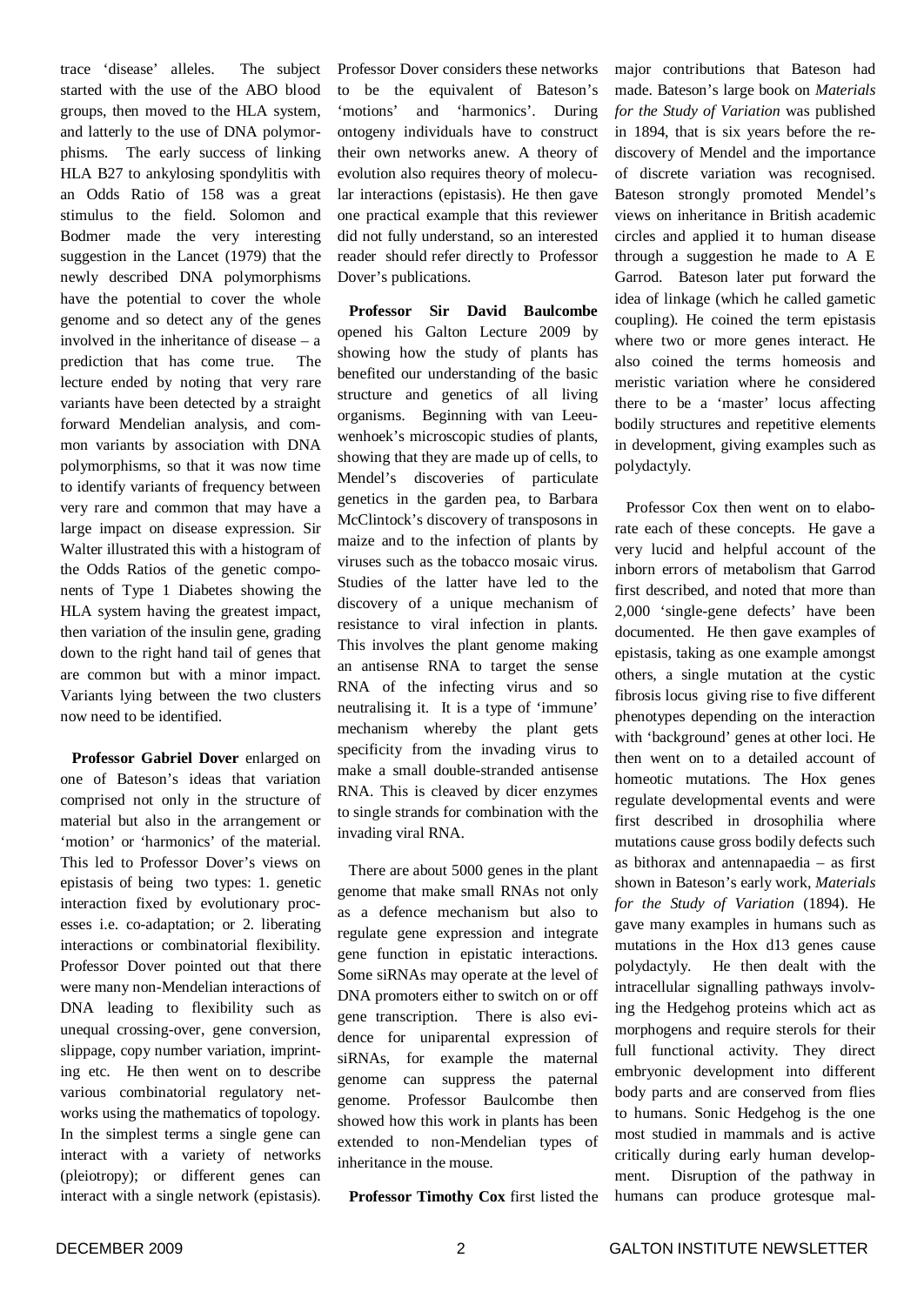formations of the skull and brain, such as holoprosencephaly – an extreme example of which was cyclopia. The final part of this lecture emphasised the relationship between Science and Medicine exemplified by Bateson's dictum: 'Treasure your Exceptions'. Not only did Garrod and Bateson show how science and medicine interacted reciprocally in the cause of advancement through discovery but also how both illuminated our understanding of biological phenomena in the context of evolutionary theory. Through this prism, Garrod was able to consider chemical individuality as a reflection of variation and disease, not as an analogy of the 'broken machine', but as an evolutionary maladaptation of certain humans to their particular environment.

The final talk was by **Professor Peter Holland.** The theme of homeosis was taken up again in relation to evolution. He began with some early work by Bateson on the classification in the animal kingdom of the worm-like animal Balanoglossus. The adult has gill slits and so could be related to the fishes; however its larvae more resembled the larvae of echinoderms. Bateson was the first to show it was a chordate and therefore related to the fishes. Bateson was rather dismissive of his own morphological work; and wanted to branch out into something newer than animal classification. Believing that discontinuous varia-

# **British Society for Population Studies Annual Conference 2009**

The 2009 BSPS Annual Conference was held at the University of Sussex from 9-11 September and was again very well attended, with over 190 participants over the course of the three days. In addition to the three plenary sessions from invited speakers, Professor John Cleland, Professor Ron Lesthaeghe, and Professor Nyovani Madise, there were two special sessions honouring the work of the late John Hajnal.

The first plenary was given by Professor John Cleland of the London School tion was the substrate for Natural Selection he assembled a vast array of all the discrete variants he could find to publish in his book *Materials for the Study of Variation*.

Bateson invented the word homeosis to indicate a new sort of variation, not just a single change, but a change in a whole set of structures. For example a leg of a butterfly could be transformed into a wing; an eye of a lobster may become an antenna. Some error has occurred in development and although these changes are too drastic to be of much use for the evolution of species, they may help us to understand the process of evolution of species via the homeotic (Hox) genes. The Hox genes in drosophilia have been mapped as clusters on several chromosomes. They mainly code for transcription factors and determine such bodily characteristics as the position of head and tail of the fly, its right or left sides, of its upper or lower surfaces. If there were minor changes in these Hox genes it could produce minor changes in bodily structures and perhaps lead to variation that Natural Selection could work on.

As an example, a comparison has been made of the Hox gene clusters between amphioxus and the mouse. Surprisingly some of the Hox genes present in amphioxus have been lost from the mouse genome whereas the reverse might have been expected. However, the mouse has

of Hygiene and Tropical Medicine which addressed 'Reproductive Change in Sub-Saharan Africa: Cause for Concern'. The plenary set out how Africa is different from the rest of the world as the demographic transition has abated rather than accelerated there. This is of course of grave concern for the prospects of development within the region and also because of the growing threat of climate change. Climatic stability is dependent upon the absolute population size and sustained high fertility clearly will result in a larger future global population.

Professor Cleland described three sets of indicators for measurement of the potential for fertility decline; whether the populace was ready, willing and/or acquired new Hox genes, possibly by gene duplication, perhaps in its need for a more complex body plan than amphioxus. Comparing Hox genes between species like this gives insight into the genetic basis of the evolutionary differences in body structures. These data fit in very well with an early quotation from Bateson's book *Materials for the Study of Variation*: 'If facts of the old kind will not help, let us seek for facts of a new kind'; as Bateson undoubtedly did during his life-time.

**Reported by: David J Galton,** Emeritus Professor at the Wolfson Institute of Preventive Medicine, St Bartholomew's Hospital Medical College as well as a trustee of The Galton Institute.

#### **Programme**

**Professor Donald Forsdyke** *Bateson's Contributions to Evolutionary Theory* **Professor Sir Walter Bodmer** *Quantitative Genetics and Variation* **Professor Gabriel Dover** *Epistasis and the Co-evolution of Genetic Networks* **The Galton Lecture Professor Sir David Baulcombe** *How Narture Influences Nature* **Professor Timothy Cox** *Bateson and Medicine* **Professor Peter Holland** *Homeosis and Evolution*

able. The first set of indicators looking at being 'ready' for fertility decline considered the demand for delaying and reducing family size. 'Willingness' considers the approval of family planning methods, intentions to use such methods and whether there had been discussion of using contraceptives within the household. Finally 'ability' examines whether individuals are knowledgeable about specific family planning methods and if they knew of a source from where to obtain them. Macro level results from Demographic Health Survey data was then presented for 13 west African and 11 eastern and southern countries. These results clearly highlighted that there is a growing divide between western Africa and the rest of the region. Particular barriers in west Africa are the attitudes to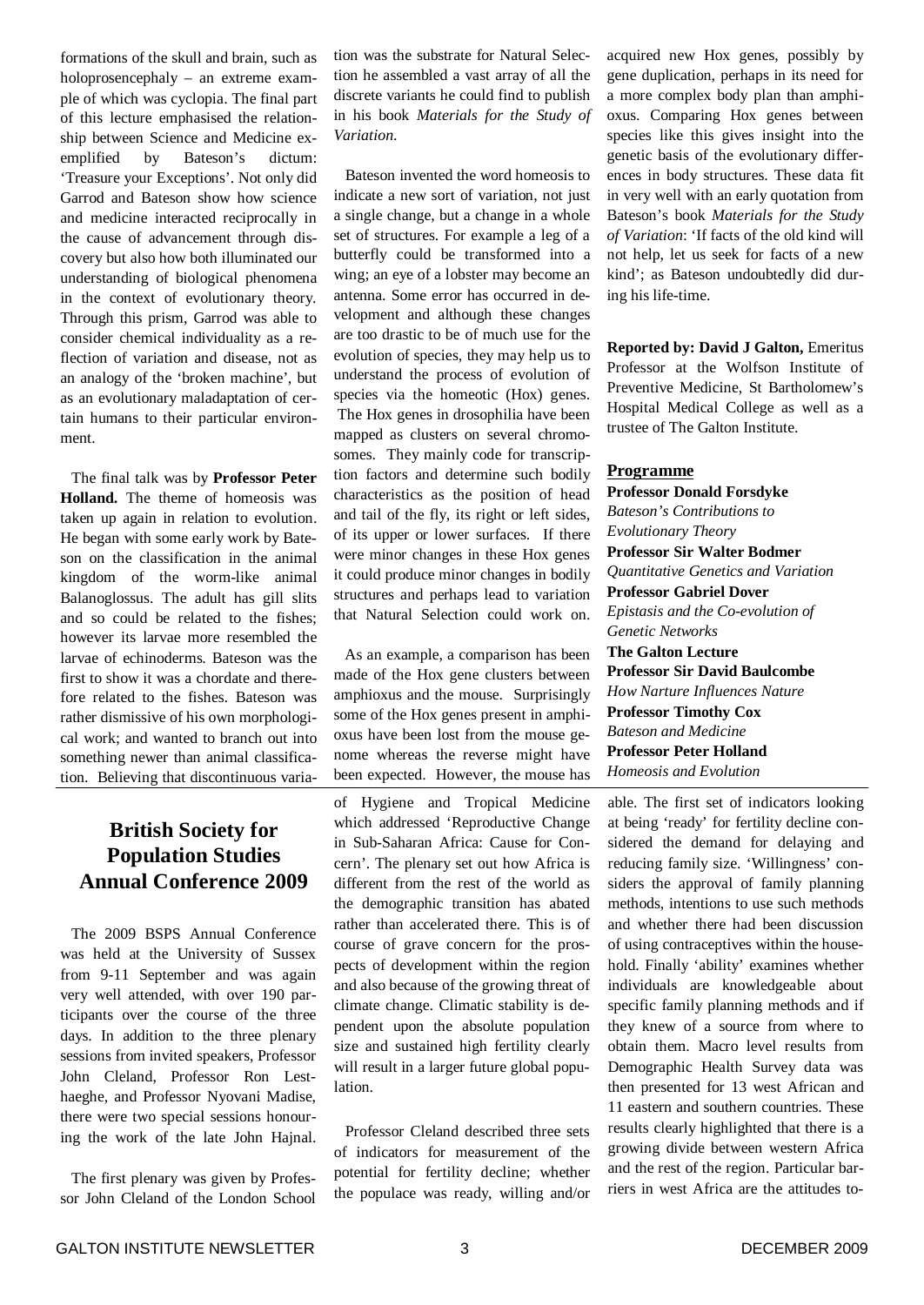wards family size limitation and inadequate access to contraceptive *material*. In light of this the current UN forecasts for fertility decline in the western African region may well be highly optimistic.

Professor Cleland concluded that for both policy makers and academics there has perhaps been too much focus in recent years on reproductive health, at the expense of explicitly reducing fertility. He highlighted that for Niger there had been more meetings looking at sexuality and old age than at fertility. High fertility needs to be viewed as a problem in its own right, and it was argued that opinion was swinging back towards this viewpoint. One reason for the divergence of western Africa maybe its colonial legacy. As these countries are largely Francophone, cultural diffusion of reproductive norms is possibly somewhat harder than elsewhere. Similarly, French international donors have not seemed to be as supportive of family planning programmes as other international agencies. It was noted that the environmental case for fertility limitation was not limited to climate change. At the micro level, population pressure can act as a powerful casual factor in local environmental degradation. As a final point, it was acknowledged that there is an inter-correlation between the three sets of indicators and it is important to consider fertility demand as very much a latent concept.

An excellent second plenary was delivered by Professor Ron Lesthaeghe of the Belgian Academy of Sciences on 'The American spatial pattern of the Second Demographic Transition and the Presidential Elections'. Professor Lesthaeghe first summarised the theoretical background of the concept of the Second Demographic Transition, and examined previous work on linking demographic and political behaviour. The earliest work of this type was carried out by Julius Wolf in early twentieth century Germany. Subsequently Massimo Livi Bacci had shown strong associations between geographical variations in the timing of the first demographic transition in Italy and voting on divorce considerably later. Otherwise, apart from the recent work of Professor Lesthaeghe and his collaborators, the field had subsequently been little explored. Professor Lesthaeghe then turned to geography of Second Demographic Transition behaviours in the contemporary USA population and illustrated the wide divergences between the North Eastern seaboard at one end of the spectrum to Utah at the other. In previous analyses of state and county variations in summary factor scores of these behaviours, Professor Lesthaeghe and colleagues had demonstrated that these variations were strongly associated with voting behaviour in the 1994 US Presidential elections. In this plenary he presented new results showing continuing, or indeed even stronger associations in the most recent US presidential election. Strong loadings on second demographic type behaviours at state or county level were strongly negatively associated with voting for Bush, or later McCain, even after control for a range of structural and other characteristics. The only one of these which changed the strength of the association in any substantial way was religion. In his conclusion Professor Lesthaeghe noted that these results, in conjunction with other research, illustrated the importance of lifestyle and attitudes and values in shaping demographic behaviour. Time for questions was restricted but lively debates on the lecture continued less formally over lunch and coffee breaks.

The final day of the conference began with a very thought provoking plenary address by **Professor Nyovani Madise** (University of Southampton) titled 'Lives hanging in the balance: motherhood in Africa'.

#### **Maternal Mortality Matters**

Nyovani began her presentation by relating some of the phrases and terms she had heard during her childhood in Malawi which refer to the state of pregnancy. Terms like 'in between' referring to being in a state between life and death, reveal how pregnancy is seen as a considerably risky time and a pregnancy is not celebrated until it concludes with a safe live birth. She then went on to outline some key statistics to demonstrate why maternal mortality matters. These highlighted that among the Millennium Development Goals, Goal 5 to improve maternal health is the area where the least progress has been made. Also made clear were the regional disparities in progress in maternal health with sub-Saharan Africa being the area where the problems remain greatest. The maternal mortality ratio for sub-Saharan Africa as a whole was estimated at 940 deaths per 100,000 live births in 1990 and this decreased only slightly in the 15 years to 2005 to 920 per 100,000.

#### **What are the Issues?**

Nyovani then discussed some of the key issues in sub-Saharan Africa contributing to the high maternal mortality rates. She stated that the biggest challenge was access to healthcare, especially for rural and urban slum populations. Another problem is the quality of the care that is available. She noted that it is often the case that services such as clinics and health personal that exist 'on paper', for example in a DHS, in reality often do not live up to the quality of services they are assumed to be providing. Unmet need for contraception also has a key role in maternal mortality with women being exposed to risk from unwanted pregnancies. Nyovani also presented data showing a significant correlation between percentage of births attended by a skilled attendant and maternal morality ratio. Other less direct factors in maternal mortality are socio-economic indicators such as GDP, lack of investment in female education and gender inequality.

#### **Strategies with Limited Success**

The presentation went on to introduce some of the interventions to improve maternal health in sub-Saharan Africa which have been met with limited levels of success. The two main strategies discussed were antenatal risk screening and traditional birth attendants. Nyovani defined some of the individual risk factors of maternal mortality as being maternal age, parity, spacing of births and wantedness of pregnancy. However she went on to explain that antenatal risk screening is not always an effective strategy due to the unpredictable nature of many deaths. She illustrated this point with data on leading causes of maternal deaths which include unpredictable causes such as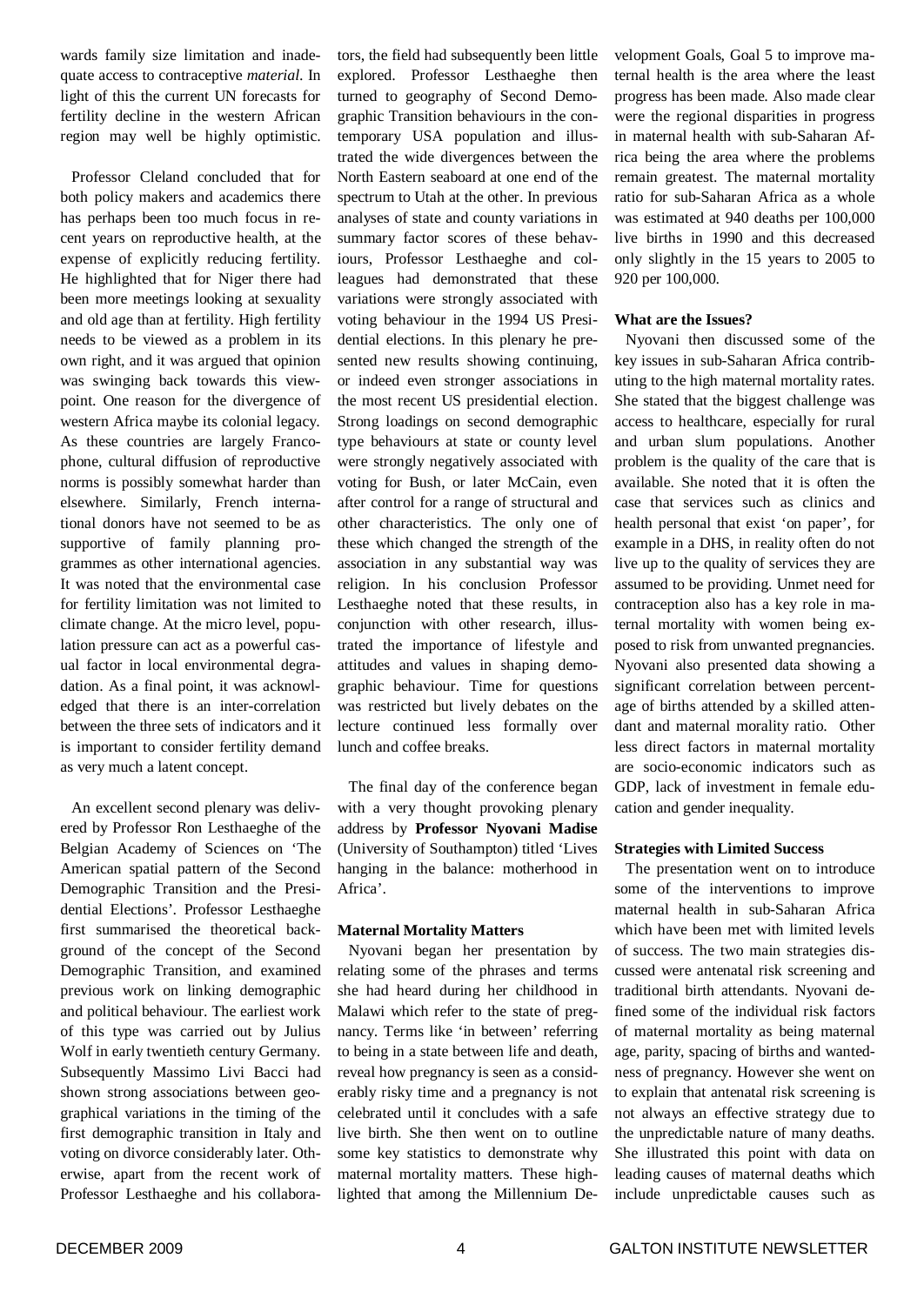bleeding and obstructed labour. The training of Traditional Birth Attendants has also been ineffective in reducing mortality rates primarily due to quality of care issues and the lack of a supporting referral system and the associated infrastructure for when complications arise.

#### **What is working?**

Having discussed the strategies with limited success Nyovani then went on to talk about what is working to improve maternal health. This includes:

i) Strategies following the principle of a continuum of care, beginning at home and following through to a healthcare facility

ii) The use of skilled professionals as birth attendants

iii) Strong health systems and an established referral system, which uses traditional birth attendants to provide referrals rather than to attend deliveries

iv) Access to safe abortion

Finally Nyovani highlighted the need for good data in order to accurately measure maternal mortality and monitor progress, and she cautioned against over reliance on hospital data.

The presentation was followed by some questions from the audience. One question raised the issue of caesarean section and whether or not this could play a role in reducing maternal mortality in Africa. Nyovani responded that she did believe that lack of access to caesarean sections was a significant problem. She noted that access to this type of service was highly uneven and in rural areas women are dying for lack of access to this level of care. She also pointed out that an aspect of this problem is the challenge of employing and retaining skilled and qualified health personnel in rural areas.

#### **John Hajnal sessions:**

The list of presenters at the sessions to celebrate the life and work of John Hajnal say much for his impact on the world of demography (and beyond), and also the high respect in which he was held.

In their presentations, Richard Smith,

Tony Wrigley, Ron Lesthaeghe, Maire Ni Bhrolchain, Mike Murphy and Chris Langford all recognised the quiet and considered influence of John across a vast range of demographic and statistical fields.

In two seminal articles (1965, 1982), John had described the distinctive marriage pattern evident in North West Europe - relatively high ages at first marriage, relatively high proportions of the population not marrying. He also hypothesised why and when the pattern developed. In this first presentation Richard Smith focused on these articles and on John's insight on the importance of understanding marriage patterns. Richard also highlighted John's habit of continually questioning his ideas (and the ideas of anyone and everyone else!). Indeed, the development of his work on marriage patterns between his original paper in 1965 and the 1982 paper is a clear example of this trait.

Much of what Tony Wrigley discussed in the second session came out of John's 1982 paper. Focussing on average household size, Tony spoke of the relationship between the economy, household size and marriage patterns from the Early Modern Period until the Industrial Revolution and the move from sexual maturity as a control of marriage to economics as a control of marriage.

Consideration of economic control of marriage was taken onwards by Professor Lesthaeghe. Using evidence from Flanders and Brabant 1450 – 1789, along with a lovely selection of artwork, Ron described how moral controls were used to bring about economic controls in marriage during times of economic downturn.

Maire Ni Bhrolchain progressed from marriage to fertility. Citing three main pieces of John's work in this field (a study of birth statistics in the first edition of Population Studies in 1947, The Royal Commission on Population 1944-48, a study of fertility and reproduction for Millbank in 1959) Maire explained how observations made by John more than 60 years ago are still relevant in the study of fertility today. The debate on which measure of fertility is most appropriate to use in population projections is as active today as it was when John raised the issue in 1947. In addition to John's work on fertility, Maire emphasised how we might all learn a great deal from the considered way in which John handled limited data.

Professor Murphy described John Hajnal's role in changing how population projections were carried out. He described how John was pivotal in the move from logistic growth models to cohort component models. The longevity of John's insight was demonstrated yet again, as Mike noted how John's observations on the population projections are as manifestly relevant today as they were when he made them in the 1950s.

In the final session Chris Langford concentrated on John's work for the Royal Commission on Population. Chris described how John's input into this immense piece of analysis was incredible not only because of the lack of technology, but also because John was just 19 years old when he joined the commission.

These sessions were very personal. They emphasised the positive impact of John Hajnal on both the demographic world and on the individual lives of those of us who knew him.

In addition to the invited sessions, 106 contributed papers were also presented in strand sessions spread over the course of the Conference. The abstracts for all papers can be found on the BSPS website at www.bsps.org.uk together with some of the presentations themselves, accessible via the hyperlink in the title of the abstract.

Thanks to Paul Mathews, Emily Grundy, Claire Bailey and Briony Epstein for their reports of the plenary and Hajnal sessions.

**BSPS** would like to take this opportunity to thank **The Galton Institute** for their generous financial support for the Annual Conference.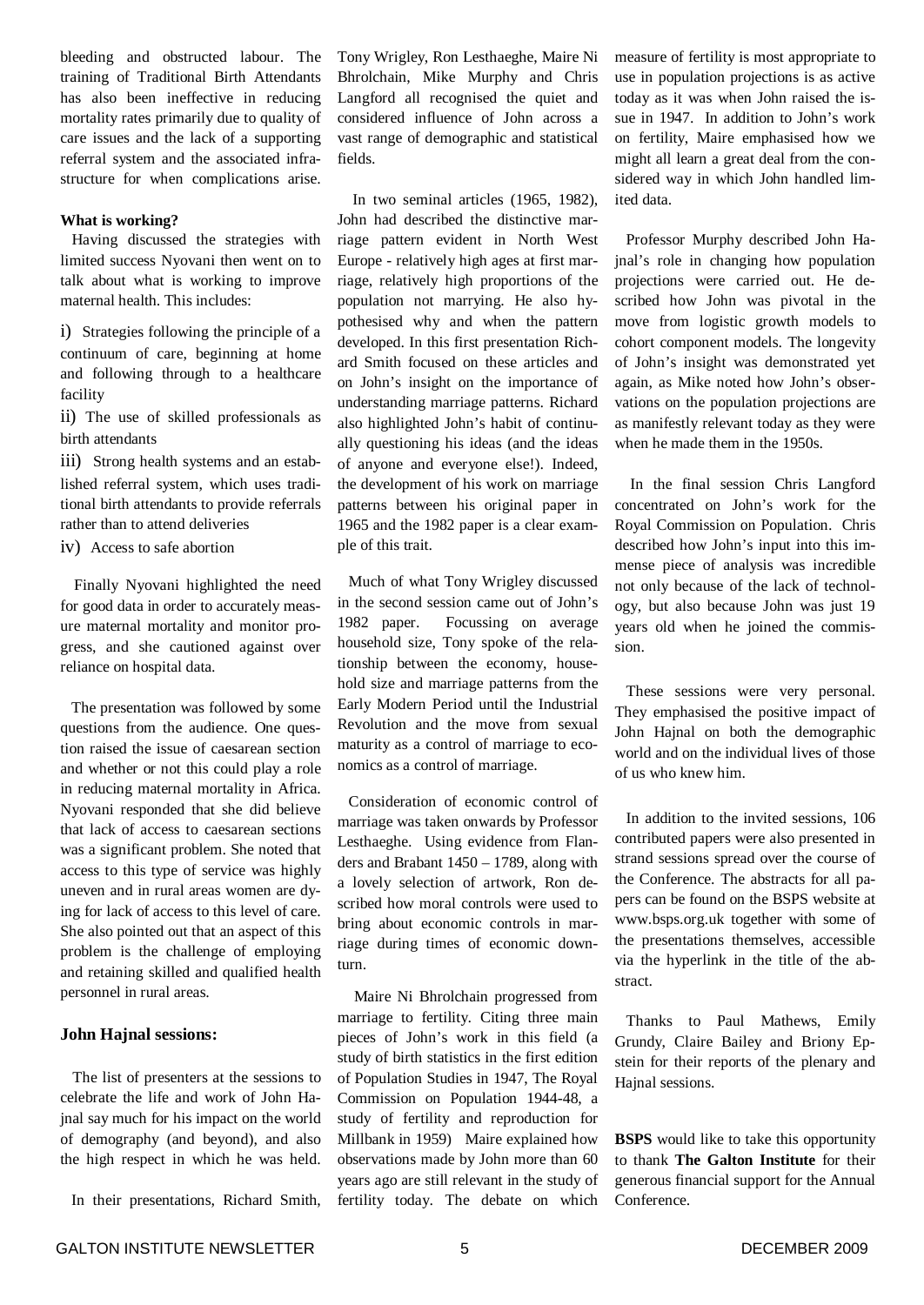# **The Origins of Percussive Technology: A Smashing Time in Cambridge**

On the 18<sup>th</sup> October 2008 the Leverhulme Centre for Human Evolutionary Studies (LCHES), University of Cambridge, hosted a one-day symposium on 'The Origins of Percussive Technology'. This was the second in a series of annual LCHES *Palaeoanthropology Meets Primatology* meetings, which began in 2007 as a means of connecting researchers working on issues in human evolution who otherwise might rarely meet. The symposium brought together an international, multi-disciplinary group of speakers specializing in analysis of the earliest archaeological stone tools and the use of stone by chimpanzees and capuchins. The event was sponsored by the **Galton Institute**, the Roberts Fund (University of Cambridge), King's College, Cambridge and the National Science Foundation (Revealing Hominid Origins Initiative).

#### **Non-human primate models**

The earliest known hominin technology is typified by unstandardized stone cores and flakes, which have led to its being interchangeably referred to as a 'pebble tool' or 'core tool' culture. Known as the Oldowan after its initial discovery at Olduvai Gorge, this technology has been found at sites dating from 2.6 million years  $ago<sup>1</sup>$ . No undisputed artifacts have been recovered from older deposits, but many archeologists hypothesize the existence of a 'pre-Oldowan' based on hominin morphology, comparative primatology and the relative complexity of early flaking strategies<sup>2</sup>.

But how does one go about searching for a hypothetical product in a material record? The comparative approach provides a valuable starting point. Chimpanzees (*Pan* sp.) and more recently capuchin monkeys (*Cebus* sp.) have been used in an often *ad hoc* manner to model aspects of the percussive technology of early hominins. Proposed similarities between *Pan* nut-cracking siteassemblages and the material culture of Plio-Pleistocene hominins, together with recent reports of wild *Cebus* nutcracking pounding tools 3 have initiated a debate between archaeologists and primatologists. Re-examination of percussion tools from Oldowan assemblages further suggests that pounding tools played a more important role than was previously thought in the development of the first hominin lithic industries 4 .

This research has led not only to claims that the pounding activities of non-human primates provide a valuable proxy for gauging the potential functions of early hominin stone tools, but also that the stone assemblages produced are similar to reputed hominin pounding tools with respect to typology and technology. Although such claims are open to variable interpretation, this developing field clearly emphasizes the need for extensive interspecies comparisons of percussive technologies and a focus upon the *intentionality* of behaviours of tool production. Despite the potential benefits of such a comparison, however, cross-communication between paleoanthropologists and primatologists on this issue remains limited. The LCHES symposium provided an important bridge across this gap through a series of intriguing and thought-provoking talks.

#### **First principles: the elements of percussion**

Several presentations focused on the need for clarity in our understanding of the factors underlying percussive action, and for critical consideration of the validity of drawing parallels between extinct hominin and extant primates. William McGrew (Cambridge) began the day with a comprehensive introduction to the various forms of percussion, ranging from the use of stone hammers for pounding foods to the precise use of a billiards cue. The role of internal (bodily) and external (environmental) constraints was highlighted by Hélène Roche (Nanterre, France) in her discussion of key differences between simple

percussion and the skilled stone knapping evidenced at some early Oldowan localities. Ignacio de la Torre (London) continued this theme, stressing that there are fundamental apples-with-oranges problems with regard to comparisons of chimpanzee anvil use and intentional hard-hammer lithic reduction as seen in the initial archaeological record. Dietrich Stout (London) provided a fresh perspective on the evolutionary neurology of lithic reduction, pointing out key links between percussive actions and language production.

### **Primate lithics: monkeys, apes and hominins**

A second theme running through the symposium was the application of archaeological practice to the study of non-human primate stone tools. Julio Mercader (Calgary), one of the pioneers of the emerging discipline of chimpanzee archaeology, stressed the need for comparable methods of data collection among researchers dealing with early archaeological and present day primatological stone assemblages. Susana Carvalho (Cambridge) presented recent work indicating that chimpanzees re-use the same pair of stones when nutcracking, amplifying use-wear and increasing the likelihood of detaching flakes. Tetsuro Matsuzawa (Kyoto) demonstrated a free on-line database of video footage from experiments both in the field at Bossou, Guinea, and in the laboratory. Chimpanzees are not of course the only primates that use stone percussion. Elisabetta Visalberghi (Rome) presented the latest results on field experiments testing the capacity of capuchin monkeys to select hammer tools on the basis of functional features, such as size and weight.

#### **A testing time: actualistic studies of percussive technology**

One methodological thread woven throughout the day was the use of experimental research to provide clues to the form and function of the earliest percussive technologies. Andrew Du, April DeStefano and Jack Harris (Rutgers) used data generated from the experimental manufacture of digging sticks and the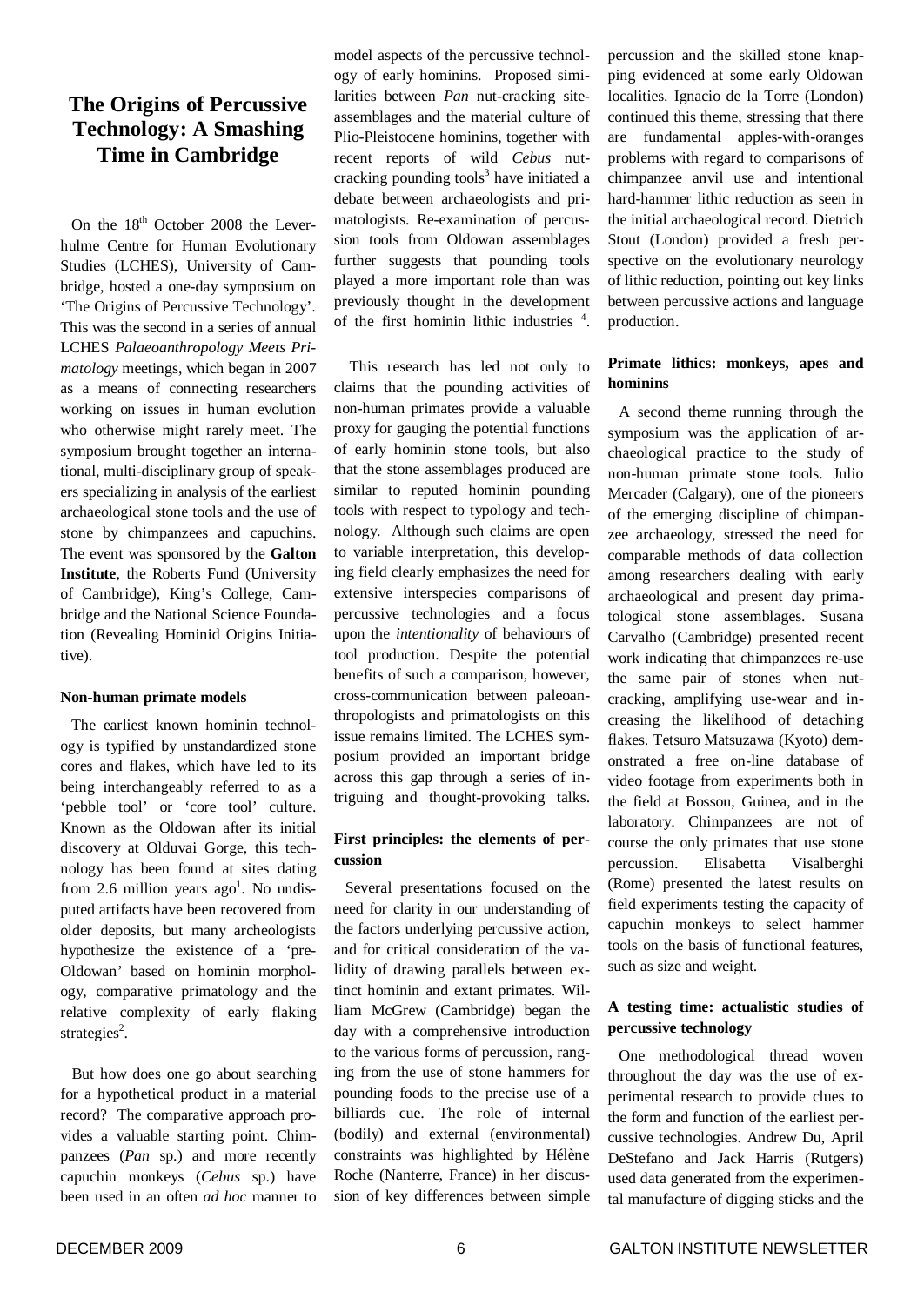processing of meats and nuts to suggest logical methods of data collection to pri-implications for understanding stone techthat otherwise unmodified Pleistocene cobbles may retain diagnostic broadening the range of primate behavior between 2.6–1.5 Million Years Ago. Jourwear patterns. This work was supported considered in the interpretation of early nal of Archaeological Science 27:1197 by Bruce Hardy (Kenyon), who demon-archaeological assemblages. The results 1214. strated the long-term survival of residues of such endeavors should provide signifi-**2** Panger MA, Brooks AS, Richmond BG, on archaeological tools and, importantly, cant guidance for ongoing research into Wood B. 2002. Older than the Oldowan? showed that pounding certain foods was early percussive technology. adaptive in that it reduced toxicity and increased nutritional value. From a different perspective, Michael (Cambridge) argued that while the use of aim of advancing our understanding of the chimpanzees and capuchins as models origins of early hominin technology. The may be beneficial in many respects, it symposium also demonstrated the critical may also be constraining our view of the place of focused face-to-face discussion early hominin technological record. He between researchers working in disparate presented evidence that nonpounding per-disciplines, which often produces unexcussive activities such as throwing may pected outcomes and breakthroughs that provide diagnostic features beyond con-are rarely achievable through literature choidal fracture that could aid in the rec-synthesis alone. The emphasis on coopognition of pre-Oldowan sites.

#### **Future directions**

Proceedings concluded with an insightful synthesis of the day's main themes by Robert Foley (Cambridge), followed by a focused workshop amongst the speakers. The workshop played a central role in ensuring that the symposium's advertisement stressing cross-collaboration was more than mere rhetoric. Overall, both the **References** presenters and the international audience recognized the value of applying archaeo-

# **The Darwinian Renaissance in the Humanities and Social Sciences**

Held November 2009 at Queen Mary University of London and supported by a grant from The Galton Institute

The purpose of this one-day conference, held at Queen Mary University of London and supported by the Galton Institute (along with the School of Biological and Chemical Sciences, Queen Mary University of London, and the European Human Behaviour and Evolution Association), was to discuss and debate the rise of Darwinian thinking in the humanities and social sciences. This was spurred by the fact that for several mate research, as well as the necessity of nology and patterns of human evolution

The 2008 *Palaeoanthropology Meets* 245. *Primatology* meeting was successful in its erative advancement of the field seen at this symposium augurs well for future work in this area.

> Further information regarding the Leverhulme Centre of Human Evolutionary Studies can be found at http:// www.human-evol.cam.ac.uk/.

**1** Semaw S. 2000. The world's oldest stone artefacts from Gona, Ethiopia: Their

decades the humanities and social sciences (or HSS) have adopted certain epistemological perspectives which actively eschew scientific and especially biological understanding. In so doing they have forsaken a theoretical framework (evolution) that provides coherence, breadth and depth to the understanding of human behaviour. On the other hand, and in spite of this history of ideological criticism, what might be termed the Human Evolutionary Behavioural Sciences (HEBS) have flourished. In this meeting we showcased new and exciting work from within HEBS as applied to the traditional humanities and social sciences, and examined where efforts should be focused in the future. Seven speakers and one keynote, all of whom are young researchers in their fields, gave talks from a range of disciplinary backgrounds to an audience

Rethinking the emergence of hominin tool use. Evolutionary Anthropology 11:235-

**3** Visalberghi E, Fragaszy D, Ottoni E, Izar P, de Oliveira MG, Andrade FRD. 2007. Characteristics of hammer stones and anvils used by wild bearded capuchin monkeys (Cebus libidinosus) to crack open palm nuts. American Journal of Physical Anthropology 132:426-444.

**4** Mora R, de la Torre I. 2005. Percussion tools in Olduvai Beds I and II (Tanzania): Implications for early human activities. Journal of Anthropological Archaeology 24:179-192.

**Victoria Ling, Adriana Hernandez-Aguilar, Michael Haslam and Susana Carvalho -** Leverhulme Centre for Human Evolutionary Studies

**The Galton Institute** helped support this symposium with a grant of £1,000.

of 70 delegates. The talks concerned the application of evolutionary theory in a range of fields including anthropology, demography, politics, culture, archaeology, psychology, and development.

The conference began with three talks on the application of evolutionary principles to our understanding of cultural transmission with specific examples, such as those from archeology and social psychology (Alex Mesoudi, Alex Bentley and Stephen Lycett). The next talk took on a core concern in psychology – mate choice – and demonstrated how we can successfully use sexual selection theory to illuminate this (Ian Penton-Voak). Subsequent talks focused on the state-of-the-art in evolutionary anthropology (Mhairi Gibson) and evolutionary demography (Rebecca Sear).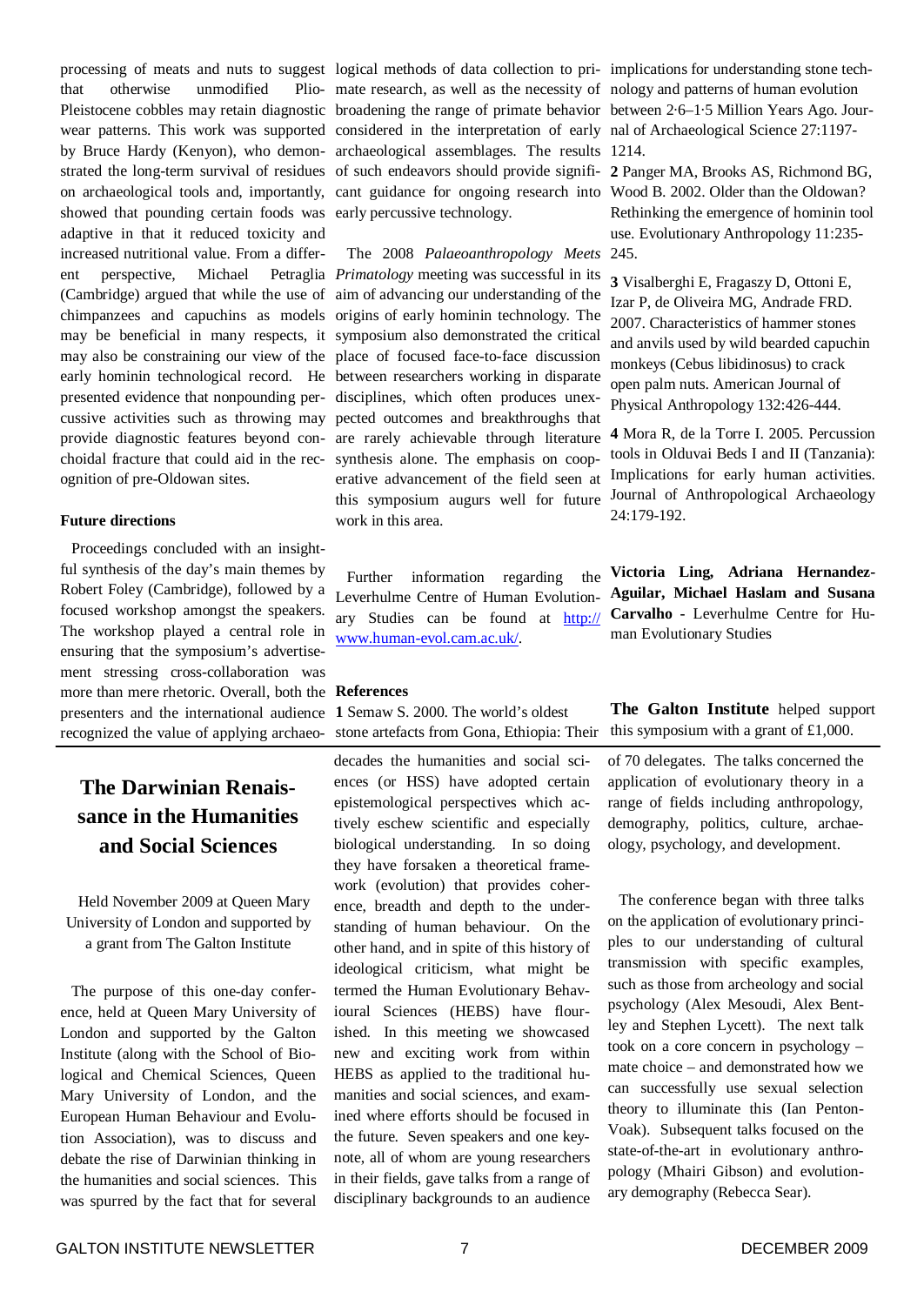These talks also provided an important historical and social context to how academic disciplines might hope to develop within a Darwinian framework and within the UK university system (for example, delegates were shown how this has begun to bear fruit in the field of demography). The main series of talks ended with an analysis of how global security concerns, a central topic in politics, could demonstrably benefit from models of evolutionary change (Dominic Johnson)

A keynote address was given by Daniel Nettle on the necessity of thinking about human behaviour and affairs in a "Tinbergian" sense. This talk also provided healthy and important cautionary notes for scholars within HEBS and HSS. This was followed by a "question time" session with a panel comprising all the speakers which resulted in active debate around the core topics of the meeting. A wine reception at the end of the evening resulted in even further discussion.

In sum, these talks provided a thoughtprovoking range of responses to the title of the conference, and will no doubt stimulate further debate. We are currently in discussions to organize a special issue of the *Journal of Evolutionary Psychology*, to which speakers at the event will be invited to contribute manuscripts.

#### **Qazi Rahman**

(Queen Mary, University of London) **Tom Dickins,** (University of East London)

# **Why Aren't the Social Sciences Darwinian?**

#### Held May 2009 at University of Cambridge and supported by a grant from The Galton Institute

Why aren't the social sciences Darwinian? While Darwin's theory of evolution has permeated through the biological sciences during the last 150 years since the publication of *The Origin of Species*, the various branches of the social sciences - social anthropology, archaeology, sociology, psychology, economics, linguistics - have generally resisted evolutionary explanations of human behaviour, cognition, culture and society. The aim of this conference, held at the Leverhulme Centre for Human Evolutionary Studies, University of Cambridge and supported by the **Galton Institute** (along with the Centre for Research in the Arts, Social Sciences and Humanities and the Mellon Foundation), was to explore possible answers to this question. Twenty speakers from a range of disciplinary backgrounds gave talks to an audience of almost 100 attendees, with talks ranging from historical and philosophical analyses to presentations of cutting edge contemporary research in the evolutionary social sciences.

The conference began with a keynote address by Michael Tomasello (Max Planck Institute), who gave an excellent overview of how evolutionary principles can illuminate aspects of human development, behaviour, cognition, language and culture. There then followed two days of talks that took a range of perspectives. Invaluable historical analyses were provided by Jamie Tehrani (University of Durham) on social anthropology, Geoffrey Hodgson (University of Hertfordshire) on economics and Felix Riede (University of Aarhus) on archaeology, while Raymond Corbey (Leiden University) and John van Wyhe (University of Cambridge) gave philosophical and historical perspectives on the traditional divide between the social and natural sciences.

Other talks presented state-of-the-art overviews of current evolutionary social science research: Robert Foley (University of Cambridge) on genetics and paleo-anthropology, Stephen Levinson (Max Planck Institute) and Simon Kirby (University of Edinburgh) on evolutionary linguistics, Alex Mesoudi (Queen Mary, University of London) on cultural evolution, Lewis Wolpert (University College London) on the evolutionary roots of supernatural beliefs, Gillian Bentley (University of Durham) on health and medical-related research, David S. Wilson (Binghamton University) on educational programmes and

public policy, William Brown (Brunel University) on evolutionary aesthetics, Tim Lewens (University of Cambridge) on history, Robin Dunbar (University of Oxford) on human behaviour, and Robert Layton (University of Durham) on co-evolution and anthropology. Important notes of caution were expressed by Tom Dickins (University of East London) and Daniel Nettle (University of Newcastle), while Ruth Mace and George Perry (University College London) presented findings from a survey of attitudes towards evolution amongst social science students.

Collectively, these talks provided an illuminating and thought-provoking range of responses to the title question of the conference, and will no doubt stimulate further debate in the future. The conference has also generated a forthcoming special issue of the *Journal of Evolutionary Psychology*, to which speakers at the event will contribute papers. My co-organisers (Robert Foley, Michael Lamb and Djuke Velduis) and I would like to thank all of the attendees, speakers and helpers who contributed to making this such a successful event.

#### **Alex Mesoudi**

**(**Queen Mary University of London)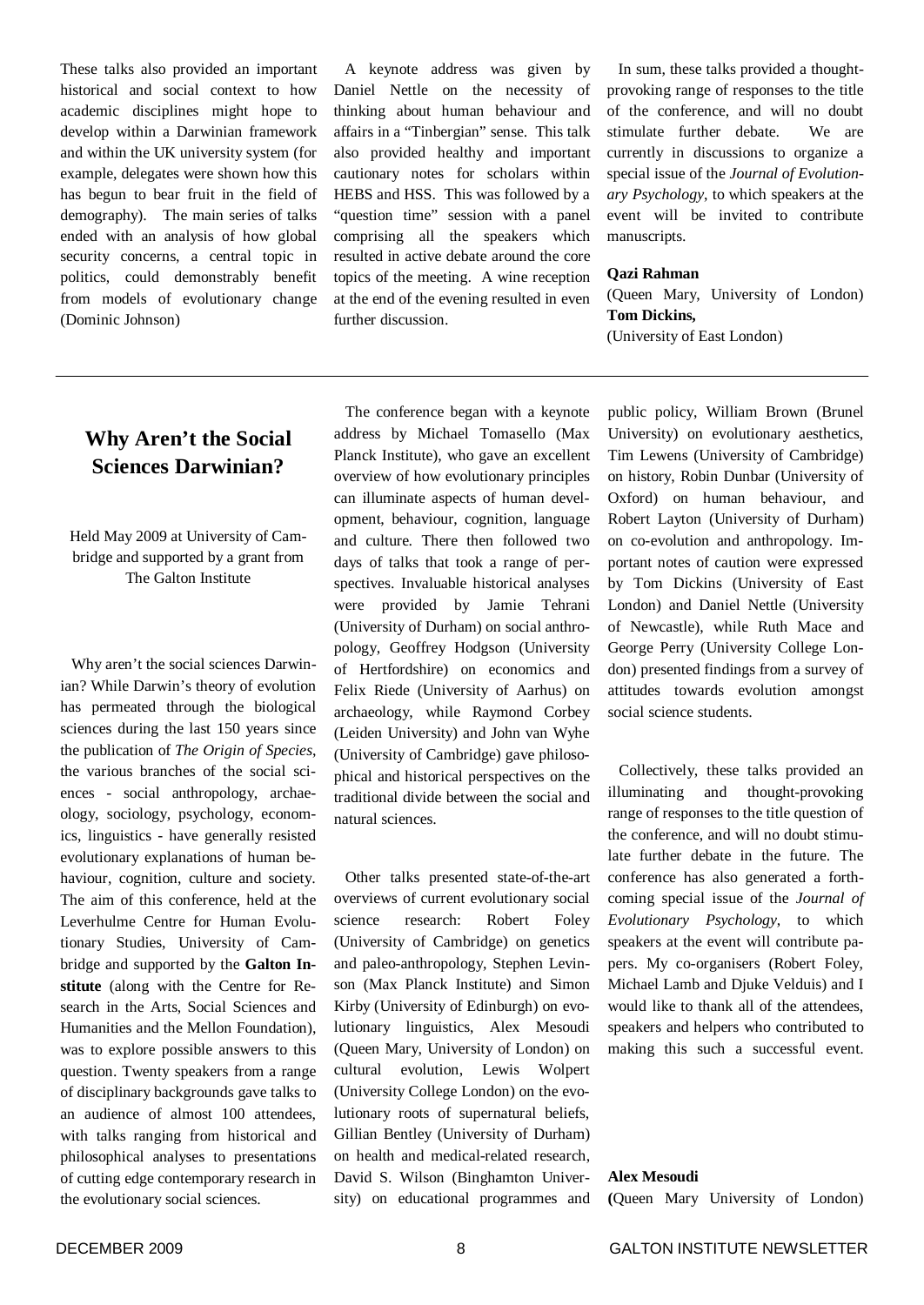# **Fertility declines in the past, present and future: what we don't know and what we need to know**

**University of Cambridge 15-17 th July 2009**

Report of the British Society for Population Studies and Max Planck Institute for Demographic Research workshop

The aim of this meeting was to gather an inter-disciplinary and international group of researchers to discuss what is known about fertility decline, what remains unknown, and how might the unknown become known and better understood. Speakers, discussants and participants were chosen to span the different 'strands' of fertility decline research, historical, contemporary developed and contemporary developing, and the different disciplines working on this problem, including demographers, economists, evolutionary biologists and anthropologists. The workshop was attended by 60 active researchers in the field of fertility research, who listened to 17 papers; 9 discussants added their comments to the proceedings.

The organisers, Eilidh Garrett, Rebecca Sear and Mikolaj Szoltysek would like to extend their grateful thanks to the sponsors of this meeting, the *British Society for Population Studies*, Joshua Goldstein and the *Max Planck Institute for Demographic Research*, the *Cambridge Group for the History of Population and Social Structure* and the *Galton Institute*; to Anne Shepherd, Alison Harvey and Brigit Moeller for their invaluable administrative support; and to Richard Smith for hosting the conference in the Department of Geography, University of Cambridge.

By way of introduction **Mikolaj**

**Szoltysek** set out the reasons why he believed a more reasoned theoretical structure was necessary for fertility declines past, present and future, in effect the *raison d'être* of the conference. The key debate, that would run throughout the following presentations and discussions was established here; whether there is greater utility in academic endeavour working towards a general theory and framework within which all fertility declines can be located, or in rejecting this approach to focus more on detailed specific declines with their own unique sub-narratives.

**Dirk van de Kaa** opened the first session with his paper on 'Demographic transitions'. He made two key arguments. First, there does not appear to have been just a single demographic 'revolution.' Indeed the phrase 'revolution' is misleading, implying a transition from one period of stability and equilibrium to another. Fertility change is perhaps best seen as a continual process of change, within which there have been two fairly discrete components: the First Demographic Transition (FDT) and the Second Demographic Transition (SDT). Secondly, he argued that it is necessary to maintain an overarching demographic perspective so that if research focuses just on the middlerange demographic processes of fertility, mortality or migration, this may well produce a misleading picture.

**Simon Szreter**'s paper on 'Questions, questions, questions! The expanding universe of research on fertility declines' argued that a broad theoretical framework was not needed. It further argued that a general theory of fertility has been a 'teleological drug' with substantial intellectual opportunity costs. Instead of seaching for a general theory, research should be conducted acknowledging the three principles of the historical method: i) difference, both within the past and between the past and the present ii) context and iii) process. Whilst data has been most easily collected at the level of national and sub-national administrative units, Szreter considered 'communication communities' to be more important

social units. In the discussion which followed it was noted that one reason a teleological general theory has been so 'addictive' to researchers is that the audience for their arguments is often comprised of policy makers and a more simplistic overview resonates well within an action-oriented policy world. However, arguments were set out that whilst there always remains some variance at the different stages of the fertility transition broadly there is still a transition between high and low fertility states so some generalisation remains possible.

**Bob Woods,** as discussant of Szreter's paper, noted that an important consideration was that the debate on holding a general theory does not reflect an epistemological crisis and should be seen as a sign of strength of the discipline. He reiterated scepticism that the SDT is of equivalent magnitude to the FDT and argued that the term 'transition' may become devalued if it is used in the former context as, while the plausibility of the changes wrought during the FDT being reversed remains extremely improbable, the same cannot be said of the changes associated with the SDT, such as below replacement fertility.

**Sebastian Klüsener** began the second session by presenting a paper coauthored with Joshua Goldstein entitled 'Culture strikes back: a geographic analysis of fertility decline in Prussia'. This presentation suggested that the basic conflict concerning a general theory of fertility decline has been between cultural diffusionists and economists. From a geographical perspective the cultural diffusion explanation of changes in fertility behaviour across space seems to be more effective. The authors had used a panel model in combination with Ordinary Least Squares approaches, to look at changes in variables, rather than at absolute values, taking their data from historic Prussia. The results broadly supported the cultural diffusion hypothesis, indicating that hotspots of decline in regional centres led the transition to lower fertility, with slower rates of change occurring in peripheral rural and Catholic administrative units.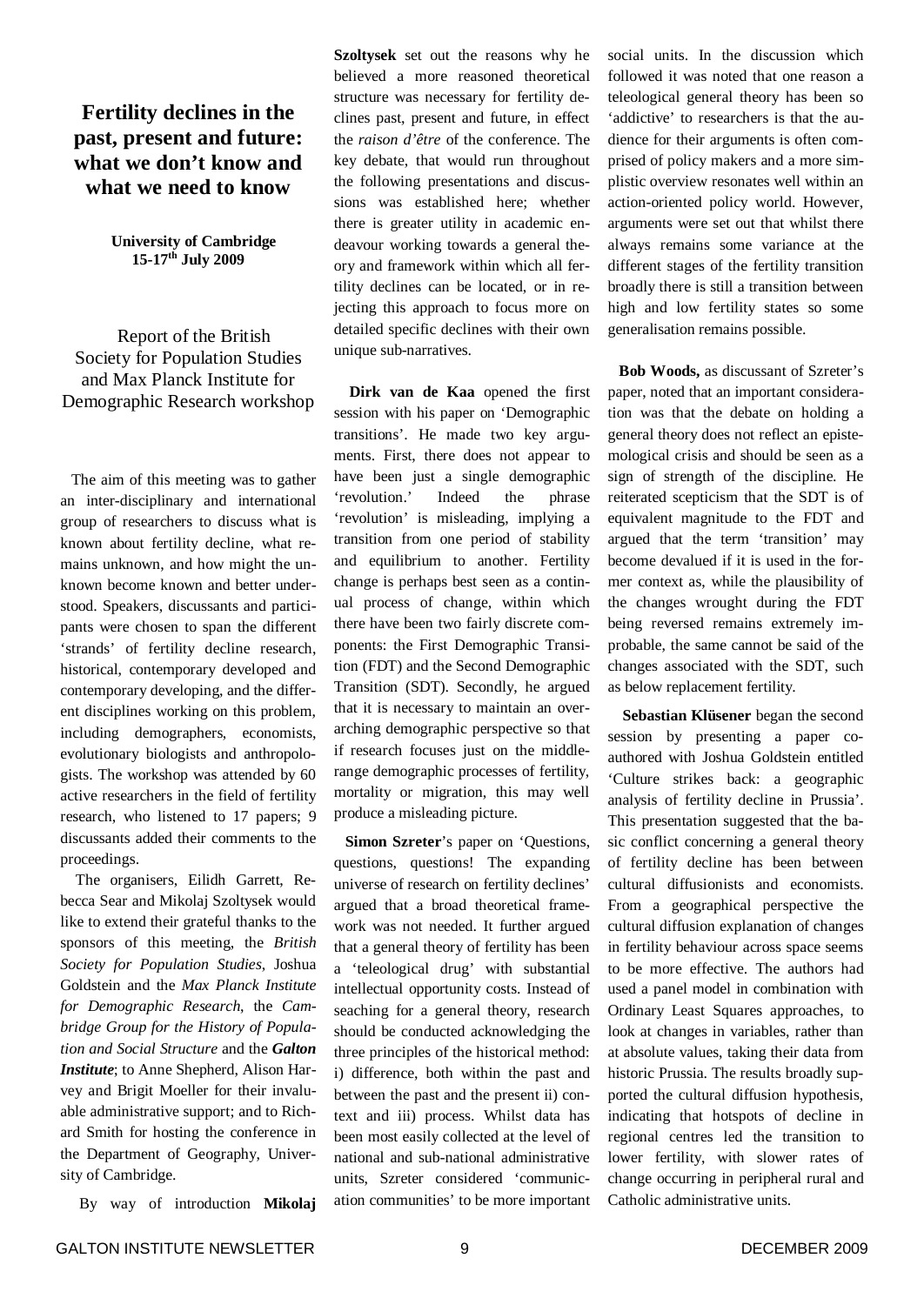difficulty of measuring the broader 'tide' and, second, the difficulty of explaining the underlying causal process from sim-Malthus. Evidence of the dissemination ple observations at the surface level. A of his theories suggests, however, that particular problem for those wishing to this is actually extremely unlikely to have use a cultural diffusion model is the lack been the case. of acceptable data. While economic variables, which can be more robustly measured, can be controlled, a potentially major assumption may be made that the unobserved residuals can simply be attributed to cultural processes. For example it was noted that in the UK fertility change spread out in a similar fashion from both London and Lancashire, yet there were significant differences in the process and context between the two areas.

**Neil Cummins** and **Greg Clarke** then jointly presented their work 'Malthus to modernity: England's first fertility transition, 1760-1800'. From a historical perspective, they argued, there were two main events: the industrial revolution and the demographic transition, but the interchange suggests the influence of factors associated with the industrial revolution. However further analysis of this data, to establish what drove the decline in the fertility of the rich, has proven to be inconclusive with regards to income, child survival and quality / quantity trade-off hypotheses.

As this session's discussant, **Stephan Warg** highlighted that changes in both cultural and economic domains would be would in part be determined by the socio-

In the question and answer session tween cultural and economic theories of guing that the central importance of any which followed an analogy was drawn fertility decline may be seen from the factor ultimately can only rest upon the between the cultural diffusionist view of perspective of individual innovation or exclusion of rival hypotheses. Wider dischanging fertility and an incoming tide. adaptation. The suddenness of the cussion considered the need for demogra-This highlighted, first, the underlying changes around 1800 might suggest that phy to move beyond its focus on central from observations of individual waves changes occurring at that time was actu-study of the intra-population diversity in the cultural response to the economic tendencies in population data and into the ally influenced by the intellectual ideas of fertility histories.

action between the two has perhaps not later births. In this light, fertility limita-showing that individuals playing the role been sufficiently appreciated to date. Us- tion is seen as strategy to protect families of friends rather than kin were less likely ing data collected from 7,000 historic from the effects of increases in child sur- to offer favourable advice about reprowills in south eastern England, it was vival. Following the presentation of these duction. Ruth Mace then provided an noted that prior to 1770 those with analyses, Reher provided further discus-empirical test of the influence of kin on greater assets had higher fertility but af-sion of the implications of this research the decision to use contraception in rural terwards the fertility advantage of the for demographic transition theory; argu-Gambia. In this case, fertility histories rich was lost and there was a systematic ing for the central importance of mortal-indicate that contraception is used prireduction of the fertility of the richer ity declines as a precursor to fertility re-marily as a tool to schedule births, rather strata of society. The timing of the duction and the persistence of small de-than to reduce the chance of conception. opened by a joint presentation from behavioural diversity with specific regard **Frans van Poppel** and **David Reher**. to variation in human reproductive strate-They discussed recent analyses of historic gies. It was argued that the rich theoretidemographic trends in Spain and the cal nature of this literature has much to Netherlands during the  $19<sup>th</sup>$  and  $20<sup>th</sup>$  cen- offer population scientists focusing on tury. Using linked reproductive histories fertility trends, whether their focus is from both regions, fertility trends were historical, contemporary developing or analysed at the individual rather than at contemporary developed populations. the aggregate population level. The role Newson then outlined the 'kin-influence of child survival as a stimulus for repro-hypothesis' for demographic transition; ductive change, the use of stopping and arguing that fertility decline is set in mospacing strategies to achieve reproductive tion by the dissolution of extended-kin goals, and the timing of change were all networks associated with modernisation, discussed. Most importantly, these analy-leading to a gradual erosion of pro-natal ses demonstrated strong evidence for norms in favour of alternative social rereplacement fertility, with child deaths wards. Evidence from role-play experiassociated with an elevated likelihood of ments were used to support this model; sired family size throughout European When controlling for individual sociohistory.

important as innovation of cultural values future studies should strive to test com-graphic transition. In particular, the noneconomic context. The difference be-fertility decline with the same data – ar-of fertility patterns adopted by this ap-Their discussant, **Chris Wilson,** praised the use of longitudinal micro-data in the comparative analysis of Spanish and Dutch fertility trends. He noted a general agreement with their interpretations, and reinforced the call for further **Sarah Walters**. She further underlined research linking childhood mortality to individual fertility patterns in historical demography. It was also stressed that methodologies to the study of demopeting hypotheses for the precursor of teleological and broad comparative study

The second day of the conference was view of evolutionary models of human The late morning session focused on evolutionary approaches to fertility with presentations from **Lesley Newson** and **Ruth Mace**. Both provided a brief overdemographic factors, there was little evidence that kin directly influence contraceptive uptake, either by their absence/ presence or by acting as models for social learning.

> Discussion of these papers was led by the potential for evolutionary models of fertility to contribute new theories and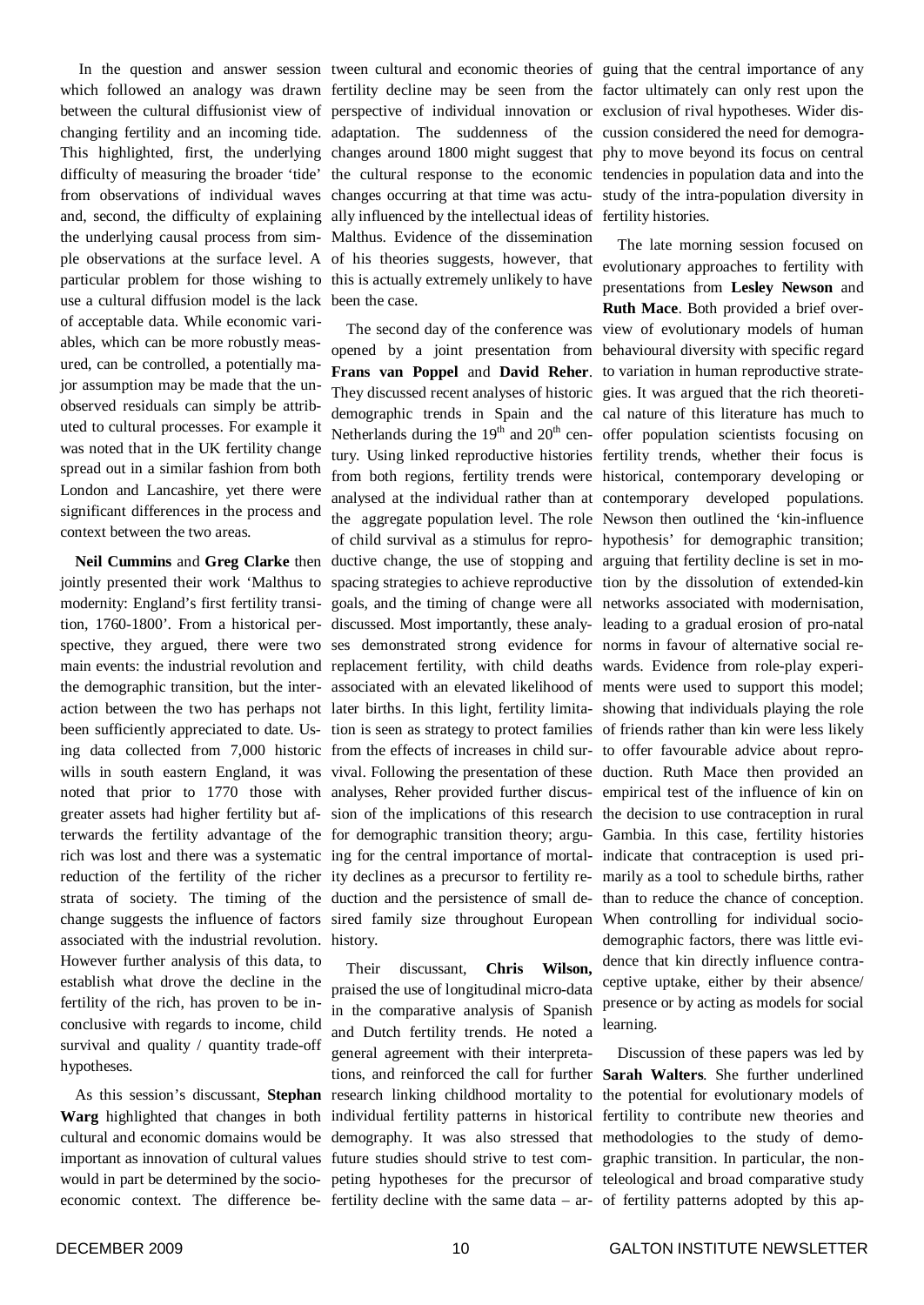proach was commended. Walters then ferent, and that scholars of this subject is now low, and the policy implications outlined the need to tie together the 'big would benefit from the overt reintroduc-that such a population movement would narratives' of demographic transition, tion of the ideas of Jack Goody into their entail. such as the kin-influence hypothesis, with work. Dyson's comments proved as prothe intricate 'sub-plots' of regional fertil-vocative as the papers in some regards, ity trends, which in extreme cases can sparking an intriguing discussion about eclipse the anticipated effects of local the relationship of mortality decline to social or economic shifts. Wider debate the fertility transition and the extent to focused on the utility of evolutionary which England and Wales fitted the patmodels and how they should be inte-tern of a mortality fall preceding a degrated with traditional demographic per-cline in fertility. spectives.

Sessions five and six of the conference moved further into the worlds of contemporary changes in fertility and the ideas that underpin our understanding of it. **Christine Oppong** started proceedings with a paper entitled "Parental Perceptions of Child Costs". Based on her extensive ethnographic studies in Ghana in the 1960s and 1970s, Oppong proposed that the behaviour in fertility control displayed by educated subgroups might be regarded as innovative, particularly when such behaviour is situated within its gendered context and given the desire of parents to provide the best for any future children. From a more methodological perspective, she argued that multimethod, small scale studies could be partly constitutive of a broader way of understanding family planning and fertility choices amongst couples, stressing the parallels with Simon Szreter's muchmentioned "communication communities". **Ian Timaeus'** contribution continued the theoretical thrust of the session, taking particular issue with the popular classification of signs of fertility transition into stopping and spacing behaviour. His suggestion was that we think rather of "postponement", as a means of understanding the flexibility of couples' intentions as well as the unpredictability with which circumstances can change. Far from being a mere matter of semantics, such an amendment to the concept of 'spacing' provided a real means of understanding fertility decline.

Both papers met with a broadly appreciative response, and the discussant, **Tim Dyson**, was keen to highlight a point both presenters had made: that the African experience of fertility was distinctly dif-

Session six saw **Geoffrey McNicoll** and **Arland Thornton** take up the challenge of the conference title in somewhat differing manners. McNicoll was keen to highlight the links between policy and the encouragement of the fertility transition in developing countries. He identified four "legacies" of these efforts. These were: the responsiveness of the family unit, the organisation of communities at a local level, agency (in particular the relative power of women within institutional arrangements), and the actions of governments and authorities. He regarded these as common to fertility transitions globally, achieved in much of the developing world through already-prevalent institutional and cultural entities. Thornton also assessed the global nature of aspects of the fertility transition, with regard to the spread of developmental idealism. This was defined as a certain worldview, akin thrust of this paper was the discovery that to the Fukayaman notion of western liberal democracies having reached the end childlessness appeared to be being reof history, via a path which other nations ported incorrectly. The problem Mike would inevitably follow. This made it found was that the proportion of women possible to look elsewhere in the world who reported being childless increased as and see how Europe used to be, a process their cohort increased in age. The concluof "reading history sideways". Such an sion Mike came to was that the explanaideological position comes with certain tion had to be the conscious concealment ethical problems, but Thornton chose to of adult children perhaps due to estrangehighlight how widespread certain values ment or boredom with the length of the associated with fertility and modernity survey. The implication of this is not were in a geographically and economi-good for the use of survey data. If there cally disparate selection of nations, draw-is a problem with the reporting of fertility ing from his surveys the conclusion that then it is hard to be confident in the resuch changes were viewed as positive by sponses given to more complicated quesrespondents. The discussant **Laura Ber-**tions. **nardi** took up a number of these themes of complex change, and the way in which community transmits change, calling also on Maire's paper by suggesting that as for a consideration of migration from demographers we should attempt to get at high fertility areas to those where fertility what we are actually looking at and not

The final day of the conference was opened by **Maire Ni Bhrolchain**, whose presentation was on 'Time and measurement in explaining fertility change.' The pretext for this paper was, she argued, that we (demographers) lack any systematic treatment of time despite its centrality to demographic processes. As demographers we are concerned with establishing causality and this is something that we are not able to do unless we establish a start date for a particular phenomenon. The example cited was that of the baby boom, but there are other numerous examples, such as when did fertility transition begin in any particular country? There is then the question of how we should view demographic change – an approach viewing change as continuous might very well yield different results to a more episodic approach. A successful explanation of any fertility trend requires a proper delineation of fertility in time and also indicators designed to measure fertility as the dependant variable.

The second paper of the session on 'Where have all the children gone?', presented by **Mike Murphy**, called into question the validity of survey data. The in the General Household Survey (GHS)

The discussant **Jan Hoem** commented